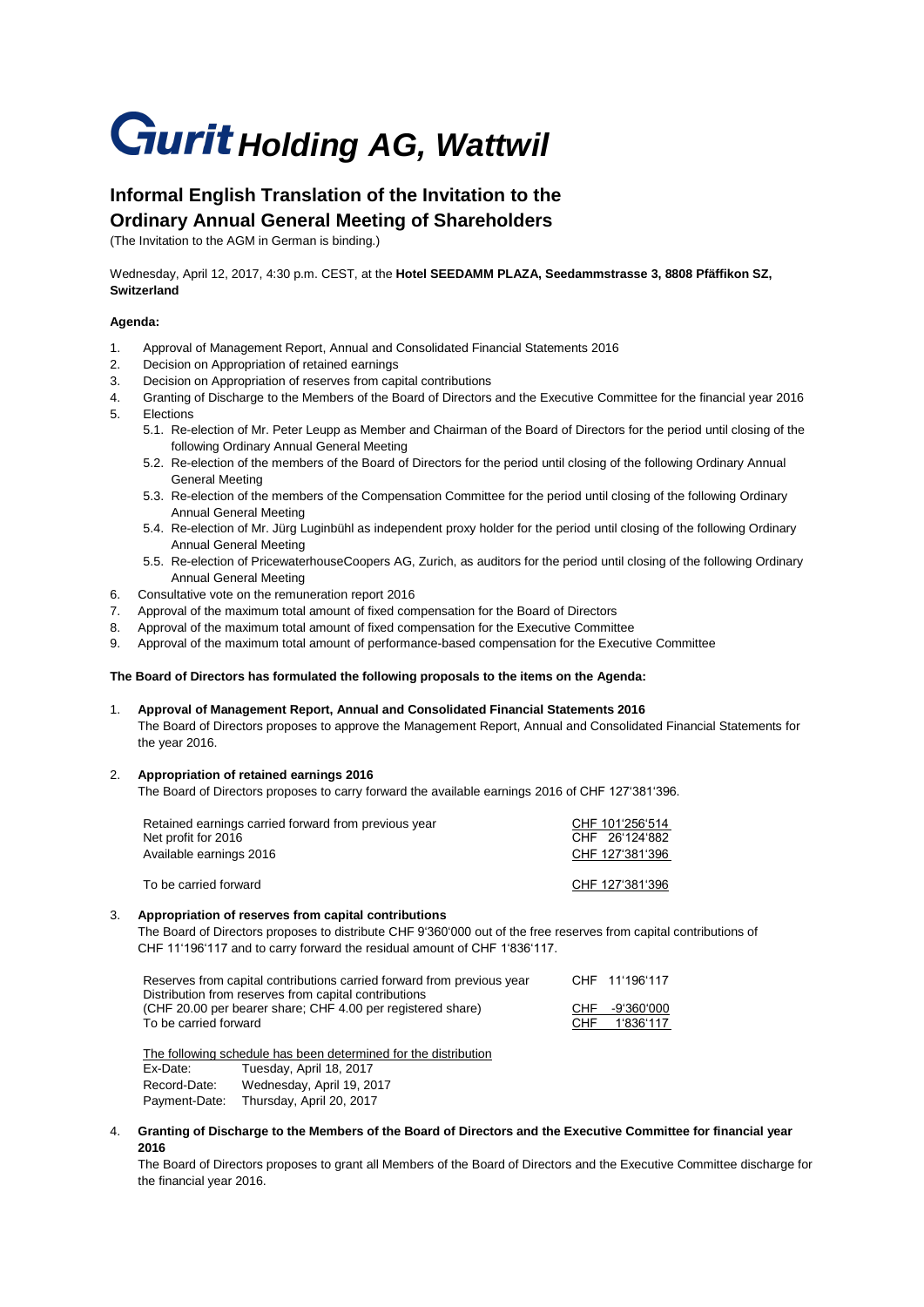#### 5. **Elections (individually)**

**5.1. Re-election of Mr. Peter Leupp as Member and Chairman of the Board of Directors for the period until closing of the following Ordinary Annual General Meeting** 

The Board of Directors proposes to re-elect Mr. Peter Leupp as Member and Chairman of the Board of Directors for a oneyear term of office for the period until the closing of the following Ordinary Annual General Meeting.

#### **5.2. Re-elections of the members of the Board of Directors for the period until closing of the following Ordinary Annual General Meeting**

The Board of Directors proposes to re-elect the following people for a one-year term of office for the period until the closing of the following Ordinary Annual General Meeting.

- 5.2.1 Stefan Breitenstein
- 5.2.2 Nick Huber
- 5.2.3 Urs Kaufmann
- 5.2.4 Peter Pauli

## **5.3. Re-election of the members of the Compensation Committee for the period until closing of the following Ordinary Annual General Meeting**

The Board of Directors proposes to elect the following people for a one-year term of office for the period until the closing of the following Ordinary Annual General Meeting.

- 5.3.1. Nick Huber
- 5.3.2. Urs Kaufmann
- 5.3.3. Peter Leupp
- **5.4. Re-election of Mr. Jürg Luginbühl as independent proxy holder for the period until closing of the following Ordinary Annual General Meeting**

The Board of Directors proposes to elect Mr. Jürg Luginbühl as independent proxy holder for a one-year term of office for the period until the closing of the following Ordinary Annual General Meeting.

**5.5. Re-election of PricewaterhouseCoopers AG, Zürich, as auditors for the period until closing of the following Ordinary Annual General Meeting**

The Board of Directors proposes to re-elect PricewaterhouseCoopers AG, Zurich, as auditors for a one-year term of office for the period until the closing of the following Ordinary Annual General Meeting.

#### 6. **Consultative vote on the remuneration report 2016**

The Board of Directors proposes to consensually take note of the compensation report 2016 on the basis of a consultative vote.

7. **Approval of the maximum total amount of fixed compensation for the Board of Directors for the 2017/2018 term of office**

The Board of Directors proposes to approve a maximum total amount of fixed compensation for the Board of Directors (5 members including the Chairman) of CHF 634'000 plus CHF 127'200 for the allocation of 150 bearer shares for the period from closing of the current Annual General Meeting until the next ordinary Annual General Meeting in 2018. The amount for the 150 bearer shares was calculated based on a share price of CHF 848 per share. This corresponds to the average closing share price of the five days actual stock price trading before March 3, 2017 - the date on which the Compensation Committee and the Board of Directors met. As the stock exchange price is subject to fluctuations, the value of the 150 bearer shares might be higher or lower than the amount of CHF 127'200 on the settlement date in April 2018.

# 8. **Approval of the maximum total amount of fixed compensation for the Executive Committee for the period from July 1, 2017 to June 30, 2018**

The Board of Directors proposes to approve a maximum total amount of fixed compensation for the Executive Committee (6 members including the CEO) of CHF 2'650'000 for the period from July 1, 2017 to June 30, 2018.

# 9. **Approval of the maximum total amount of performance-based compensation for the Executive Committee for the period from January 1, 2017 to December 31, 2017**

The Board of Directors proposes to approve a maximum total amount of performance-based compensation for the Executive Committee of CHF 1'300'000 (plus statutory social security contribution of CHF 109'000) for the performancebased cash compensation and CHF 699'600 (plus statutory social security contribution of CHF 60'420) for the allocation of a maximum of 825 bearer shares on the basis of the results that will be achieved in the fiscal year 2017 and to be allocated in April 2018. The amount for the 825 bearer shares was calculated based on a share price of CHF 848 per share. This corresponds to the average closing share price of the five days actual stock price trading before March 3, 2017 - the date on which the Compensation Committee and the Board of Directors met. As the stock exchange price is subject to fluctuations, the value of the 825 bearer shares might be higher or lower than the amount of CHF 699'600 on the settlement date in April 2018.

#### **Representation/Proxy:**

A shareholder can be represented at the Annual General Meeting by another shareholder.

In addition, shareholders can be represented by the independent proxy holder Dr Jürg Luginbühl, Vischer AG, Schützengasse 1, Postfach 5090, 8021 Zürich, as independent proxy holder as set forth in Art. 689c CO. Granting of proxy and written instructions may be submitted to the independent proxy holder by means of the instructions form by post or electronically via a platform for remote electronic voting.